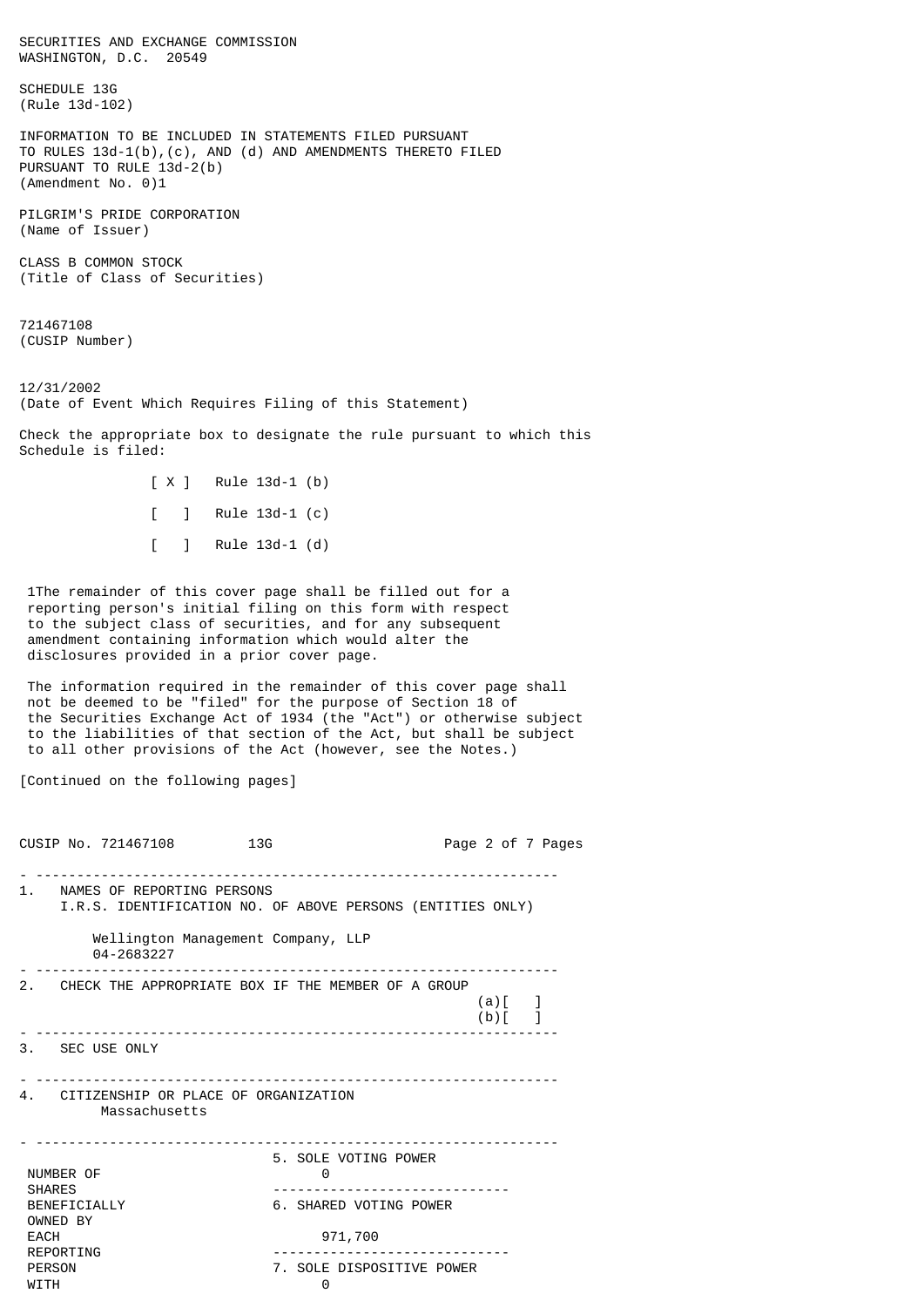----------------------------- 8. SHARED DISPOSITIVE POWER 1,504,700 - --------------------------------------------------------------- 9. AGGREGATE AMOUNT BENEFICIALLY OWNED BY EACH REPORTING PERSON 1,504,700 - ---------------------------------------------------------------- 10. CHECK BOX IF AGGREGATE AMOUNT IN ROW (9) EXCLUDES CERTAIN SHARES [ ] - ---------------------------------------------------------------- 11. PERCENT OF CLASS REPRESENTED BY AMOUNT IN ROW (9) 5.45% - ---------------------------------------------------------------- 12. TYPE OF REPORTING PERSON IA, HC CUSIP No. 721467108 13G Page 3 of 7 Pages Item 1(a). Name of Issuer: PILGRIM'S PRIDE CORPORATION Item 1(b). Address of Issuer's Principal Executive Offices: 110 South Texas Street Pittsburg TX 75686-0093 Item 2(a). Name of Person Filing: Wellington Management Company, LLP (``WMC``) Item 2(b). Address of Principal Business Office or, if None, Residence: 75 State Street Boston, Massachusetts 02109 Item 2(c). Citizenship: Massachusetts Item 2(d). Title of Class of Securities: CLASS B COMMON STOCK Item 2(e). CUSIP Number: 721467108 Item 3. If This Statement is Filed Pursuant to Rule 13d-1(b), or 13d-2(b) or (c), Check Whether the Person Filing is  $a$ : (a) [ ] Broker or dealer registered under Section 15 of the Act. (b) [ ] Bank as defined in Section 3(a)(6) of the Act. (c) [ ] Insurance Company as defined in Section 3(a)(19) of the Act. CUSIP No. 721467108 13G 13G Page 4 of 7 Pages (d) [ ] Investment Company registered under Section 8 of the Investment Company Act. (e) [ X ] An investment adviser in accordance with Rule  $13d-1(b)(1)(ii)(E);$  (f) [ ] An employee benefit plan or endowment fund in accordance with Rule 13d-1(b)(1)(ii)(F);

 (g) [ X ] A parent holding company or control person in accordance with Rule  $13d-1(b)(1)(ii)(G)$ ; see item 7;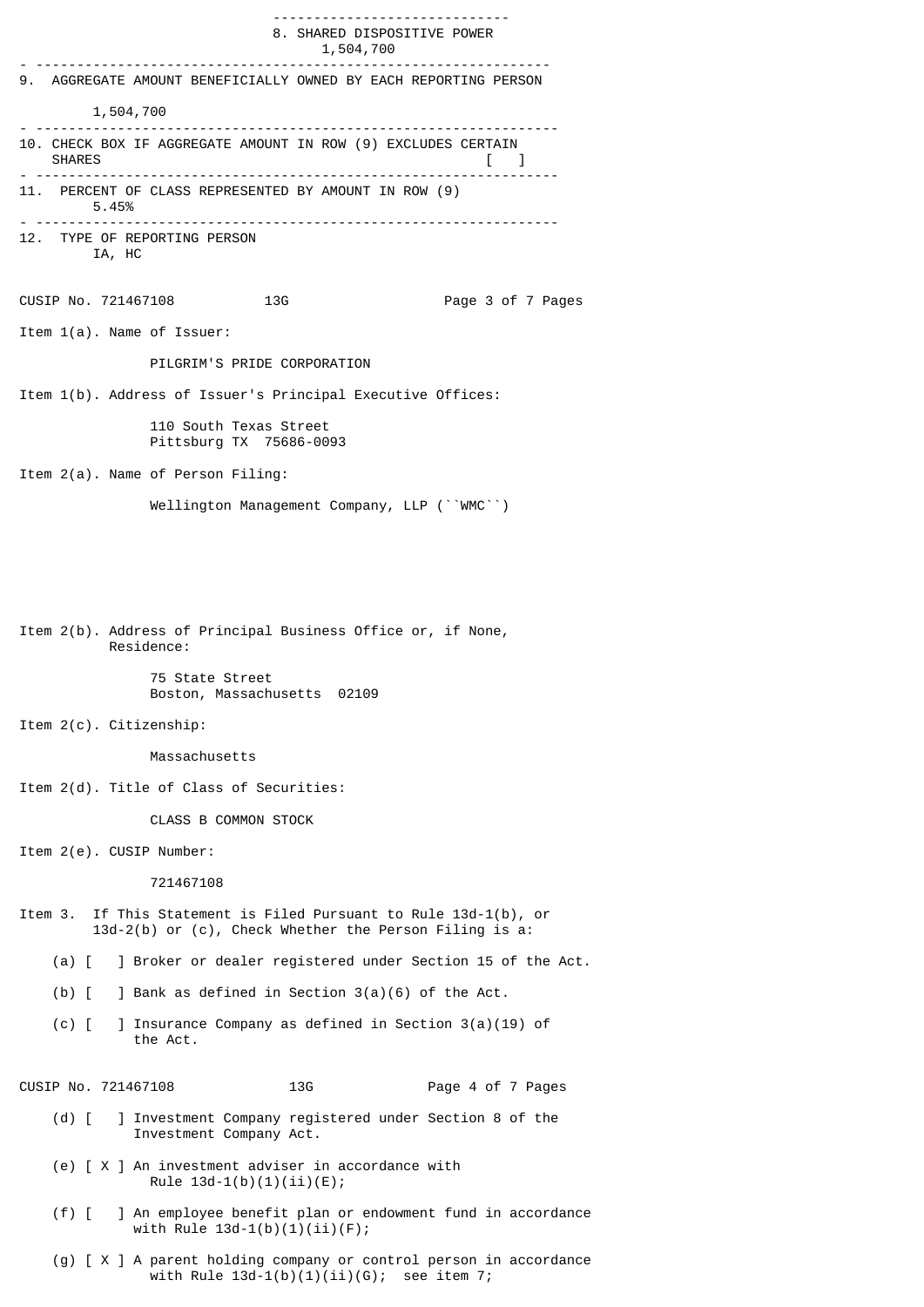- (h) [ ] A savings association as defined in Section 3(b) of the Federal Deposit Insurance Act;
- (i) [ ] A church plan that is excluded from the definition of an investment company under Section 3(c)(14) of the Investment Company Act;
- (i)  $\lceil$  ] Group, in accordance with Rule 13d-1(b)(1)(ii)(J).

 If this statement is filed pursuant to Rule 13d-1(c), check this box [ ]

- Item 4. Ownership.
	- Provide the following information regarding the aggregate number and percentage of the class of securities of the issuer identified in Item 1.
	- (a) Amount beneficially owned: WMC, in its capacity as investment adviser, may be deemed to beneficially own 1,504,700 shares of the Issuer which are held of record by clients of WMC.
	- (b) Percent of class: 5.45%
	- (c) Number of shares as to which such person has:
	- (i) Sole power to vote or to direct the vote 0
	- (ii) Shared power to vote or to direct the vote 971,700 (iii) Sole power to dispose or to direct the disposition of 0 (iv) Shared power to dispose or to direct the disposition of  $1,504,700$
- CUSIP No. 721467108 13G Page 5 of 7 Pages

Item 5. Ownership of Five Percent or Less of a Class.

If this statement is being filed to report the fact that as of the date hereof the reporting person has ceased to be the beneficial owner of more than five percent of the class of securities, check the following

 $[$   $]$ .

Item 6. Ownership of More than Five Percent on Behalf of Another Person.

> The securities as to which this Schedule is filed by WMC, in its capacity as investment adviser, are owned of record by clients of WMC. Those clients have the right to receive, or the power to direct the receipt of, dividends from, or the proceeds from the sale of, such securities. No such client is known to have such right or power with respect to more than five percent of this class of securities, except as follows:

None

Item 7. Identification and Classification of the Subsidiary Which Acquired the Security Being Reported on by the Parent Holding Company.

See Exhibit A

Item 8. Identification and Classification of Members of the Group.

 Not Applicable. This schedule is not being filed Pursuant to Rule  $13d-1(b)(1)(ii)(J)$  or Rule  $13d-1(d)$ .

Item 9. Notice of Dissolution of Group.

Not Applicable.

Item 10. Certification.

(a) The following certification shall be included if the statement is filed pursuant to Rule 13d-1(b):